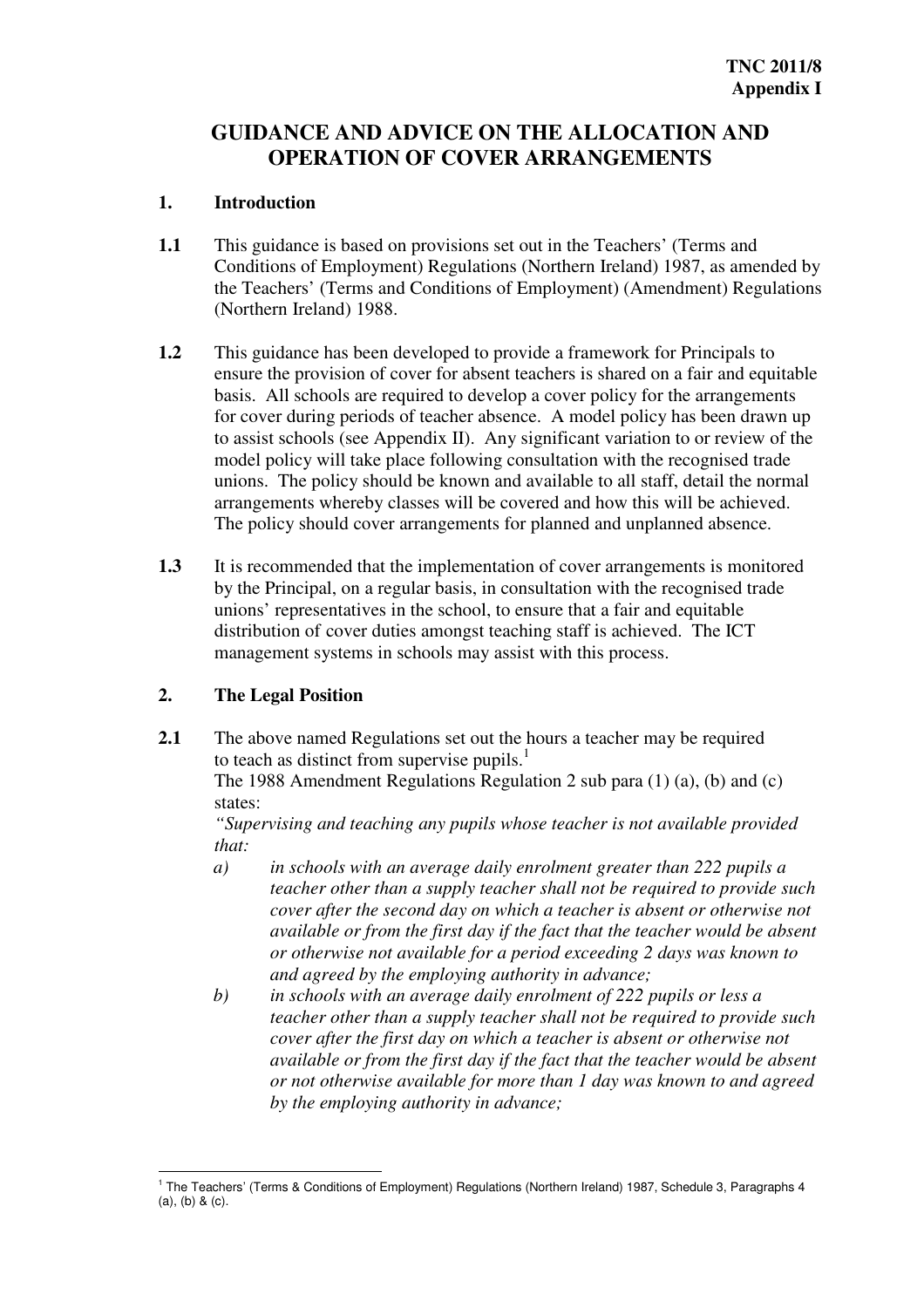- *c) In schools with a complement of 1, 2 or 3 teachers and in nursery units notwithstanding heads (a) and (b), not required to provide such cover". in primary schools, a teacher other than a supply teacher shall,*
- $2.2$  *Schedule 3 is shared equitably among all teachers in the school, taking account appropriate having regard to his other duties, in the teaching of the pupils at the school, including the provision of cover for absent teachers"<sup>3</sup> .*  In addition, the professional duties of a Principal include *"ensuring that the duty of providing cover for absent teachers, as set out in paragraph 3 (9) of of their teaching and other duties" 2 and "participating, to such extent as may be*

## $\overline{3}$ . **3. Terminology**

- $3.1$ secondary school, as specified under the 1987 Regulations.<sup>4</sup> The term 'cover' refers to any occasion where the teacher normally responsible for teaching the class is absent and a teaching colleague is required to teach the class. Cover therefore is included within the teaching limit of 25 hours in any week in a primary school or special school and 23.5 hours in any week in a
- $3.2$  teaching a particular class is absent from the classroom during the times they including internal and external activities as well as sickness and could be long or The term absence refers to a situation where the teacher normally responsible for have been timetabled to teach. The absence could be for a variety of reasons, short term.
- $3.3$ Short Term Absence is defined as follows:
	- • absences known in advance e.g. professional development/medical appointment (if this cannot be arranged outside of the working day);
	- 1 or 2 days unplanned absence e.g. staff sickness. qualified teacher. It is expected in these circumstances that cover will be undertaken by a
- **3.4** Teaching occurs when a qualified teacher delivers a lesson to pupils who are engaged in activities which contribute to their active learning. Only teachers can carry out specified work. <sup>5</sup>
- **3.5** Supervision occurs when a teacher is asked to engage in activities outside of the classroom where there is no active teaching taking place. Supervision may include tasks such as morning and afternoon breaks, wet break times,

 $\overline{a}$  $2$  Ibid Schedule 1 Paragraph 4 (3)(b).

<sup>&</sup>lt;sup>3</sup> Ibid Schedule 1 Paragraph 4 (23).

 $<sup>4</sup>$  Ibid, Schedule 3 Paragraph 4 (c).</sup>

<sup>&</sup>lt;sup>5</sup> Ibid, Schedule 3 Paragraph 3 (1)(a), (b) & (c) sets out specified work as

 $\triangleright$  planning and preparing lessons for pupils to follow

<sup>→</sup> delivering lessons to pupils<br>
→ assessing progress and attainment.<br>
→ reporting on progress and attainment.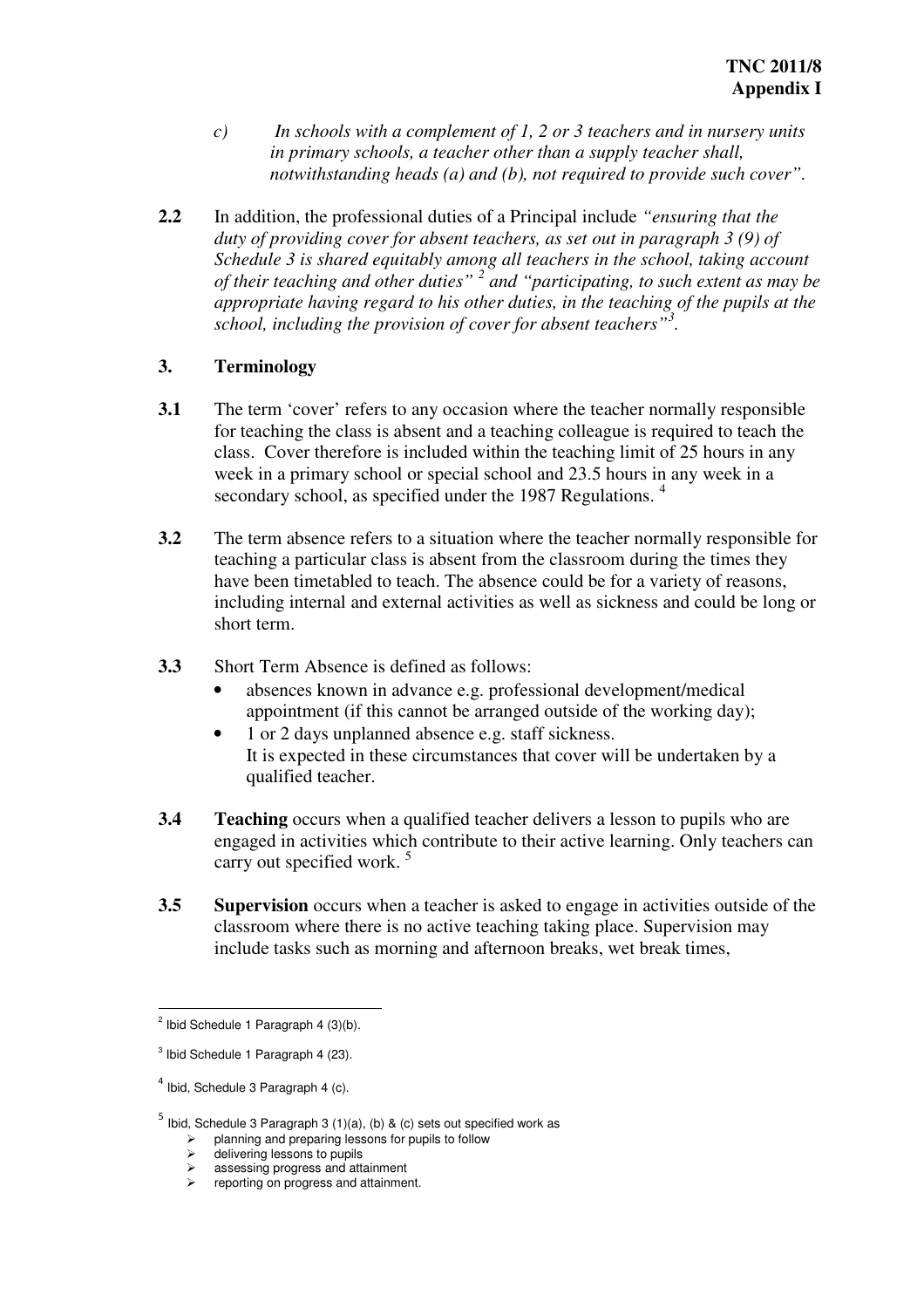arrangements for the arrival and departure of pupils, bus supervision, school assembly, examinations etc.

 supervise, as distinct from teach, the class of an absent colleague. It is recognised that classroom supervision is not an effective use of a teacher's time however, in exceptional circumstances, a teacher may be required to

# **4. Allocation of Work**

- $4.1$ It is recommended that the following guidance is adhered to.
- $4.2$  unplanned absence the teacher's planning notes will provide an indication of the provided by the appropriate coordinator or Principal. Where an absence is planned, it is expected that the teacher will provide details of the work to be undertaken by pupils during cover lessons. In the case of work being undertaken by pupils. If this is not possible, such information will be

# **Limits of Cover Allocation**

 $5.1$  week, taking into consideration any time allocated for management responsibilities of teachers and for planning, preparation or assessments. Schools should be cognisant of the significant workload required of Newly Qualified Teachers (NQTs) as part of their Early Professional Development (EPD). Therefore it is recommended NQTs, employed on long term or permanent contracts, should only be required to undertake cover in exceptional circumstances and this should be reflected inthe School Cover Policy. It is agreed by the parties that cover arrangements are a necessary part of school life. Schools will not oblige teachers to exceed the maximum teaching hours (23.5 in secondary schools, 25 hours in primary and special schools) in any

# **Cover Strategies**

- 6.1 In dealing with short term absences Principals will make decisions regarding the cover of absent colleagues based on:
	- the extent to which continuity of learning can be maintained;
	- the length of time the pupils would be working without a qualified teacher;
	- the particular needs of the class concerned;
	- the skills and experience of the teacher concerned.

Such arrangements will include:

- Compositing of classes providing this is for a short period and does not exceed Departmental guidance on class size;
- Employment of a teacher from the Northern Ireland Substitute Teacher Register (NISTR);
- Utilisation of Classroom Assistants or other non teaching staff, in a supervisory capacity, in emergency situations or exceptional circumstances only, where the absence is unexpected and for a short period of time;
- • Use of teaching staff from within the school to cover classes.
- 6.2 In the event of a period of long term absence, the school's normal approach will be as follows: